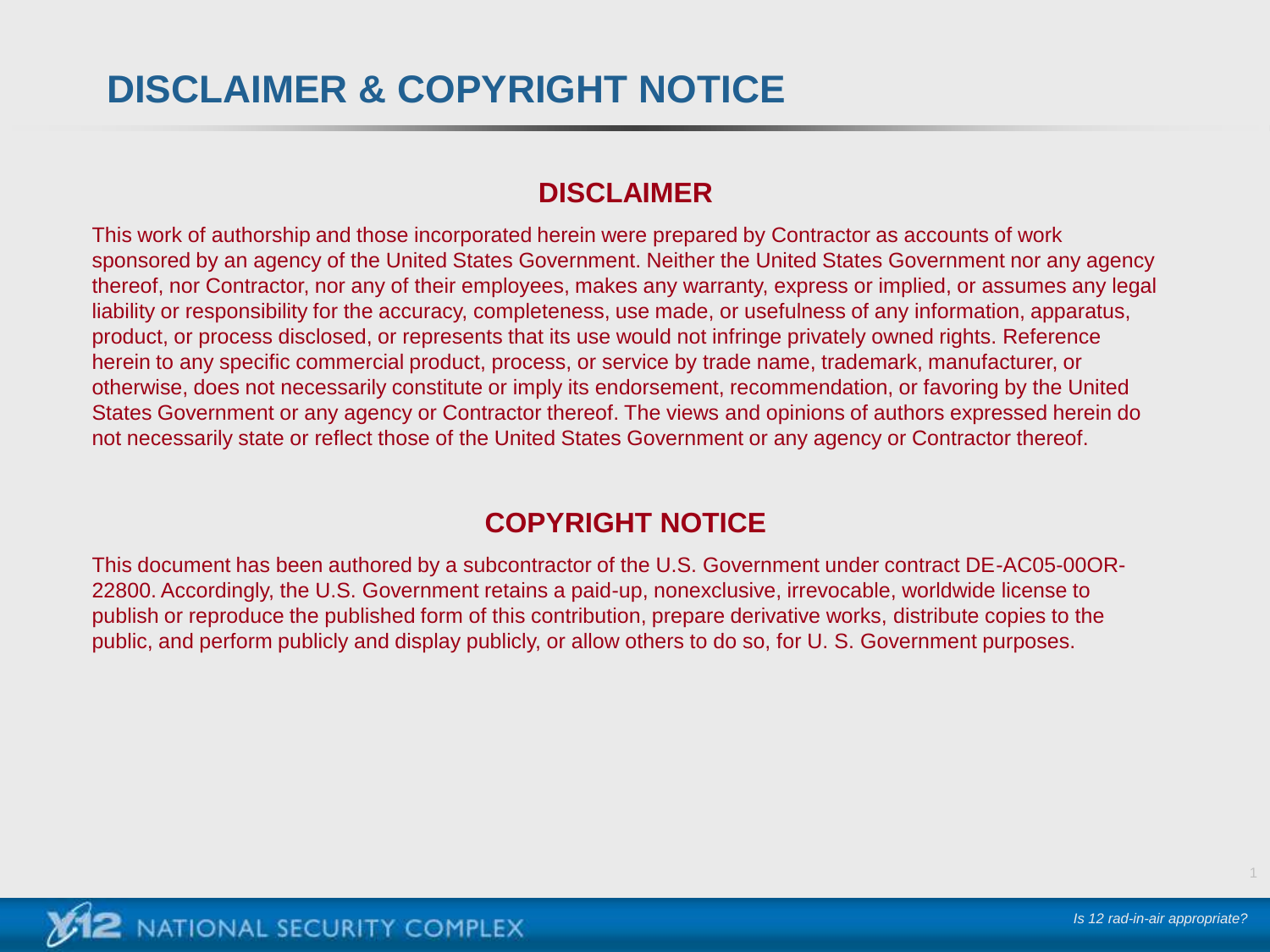# **Is 12 rad-in-air an Appropriate Quantity for "Excessive Dose"?**

#### **Peter L. Angelo, Ph.D., (Y-12 NCS) Ken G. Veinot, Ph.D., CHP (Y-12 Rad Con)**

**Y-12 National Security Complex**

*2009 ANS Annual Meeting Atlanta GA*



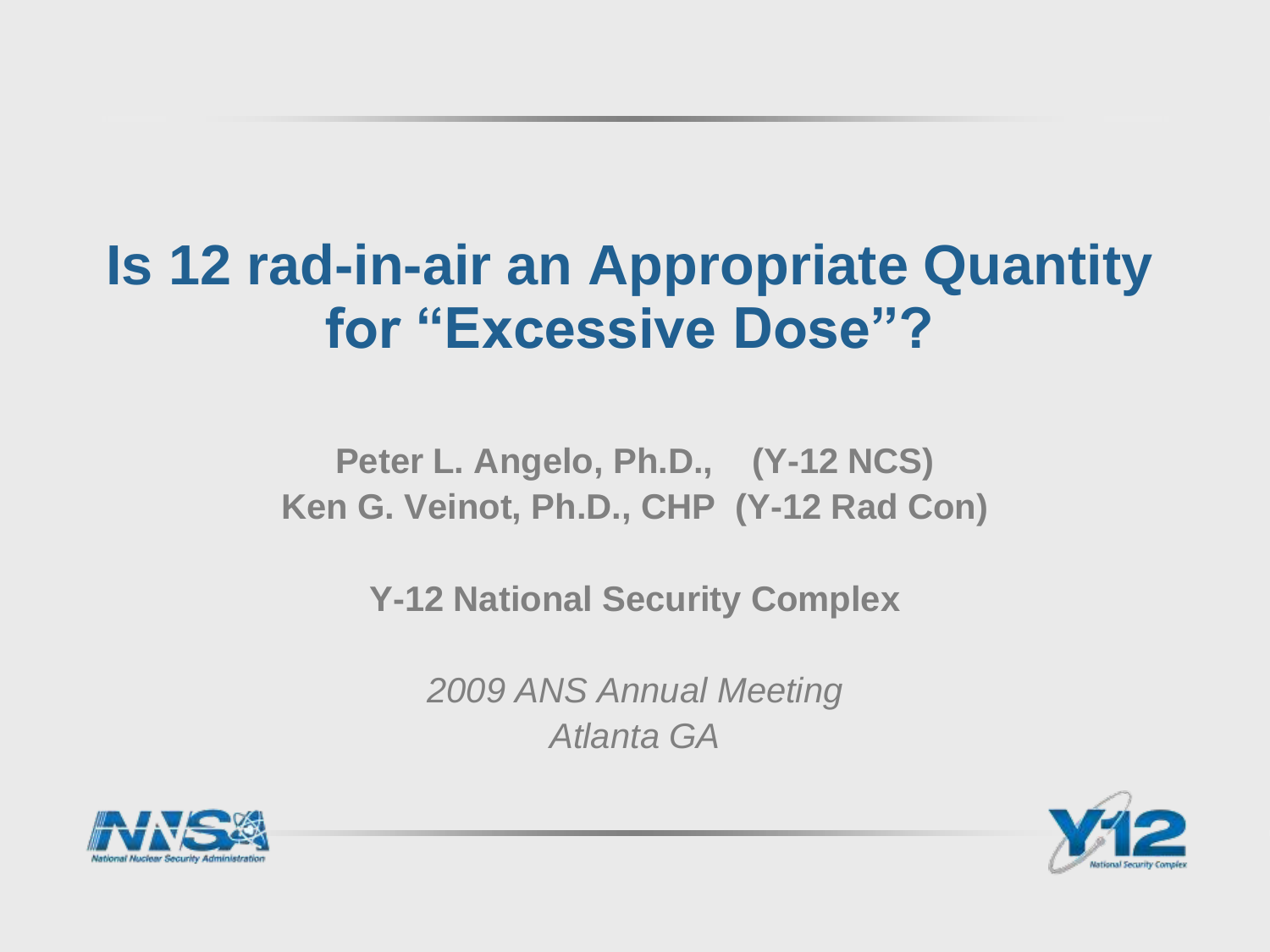## **The Answer**

# **It depends ….**

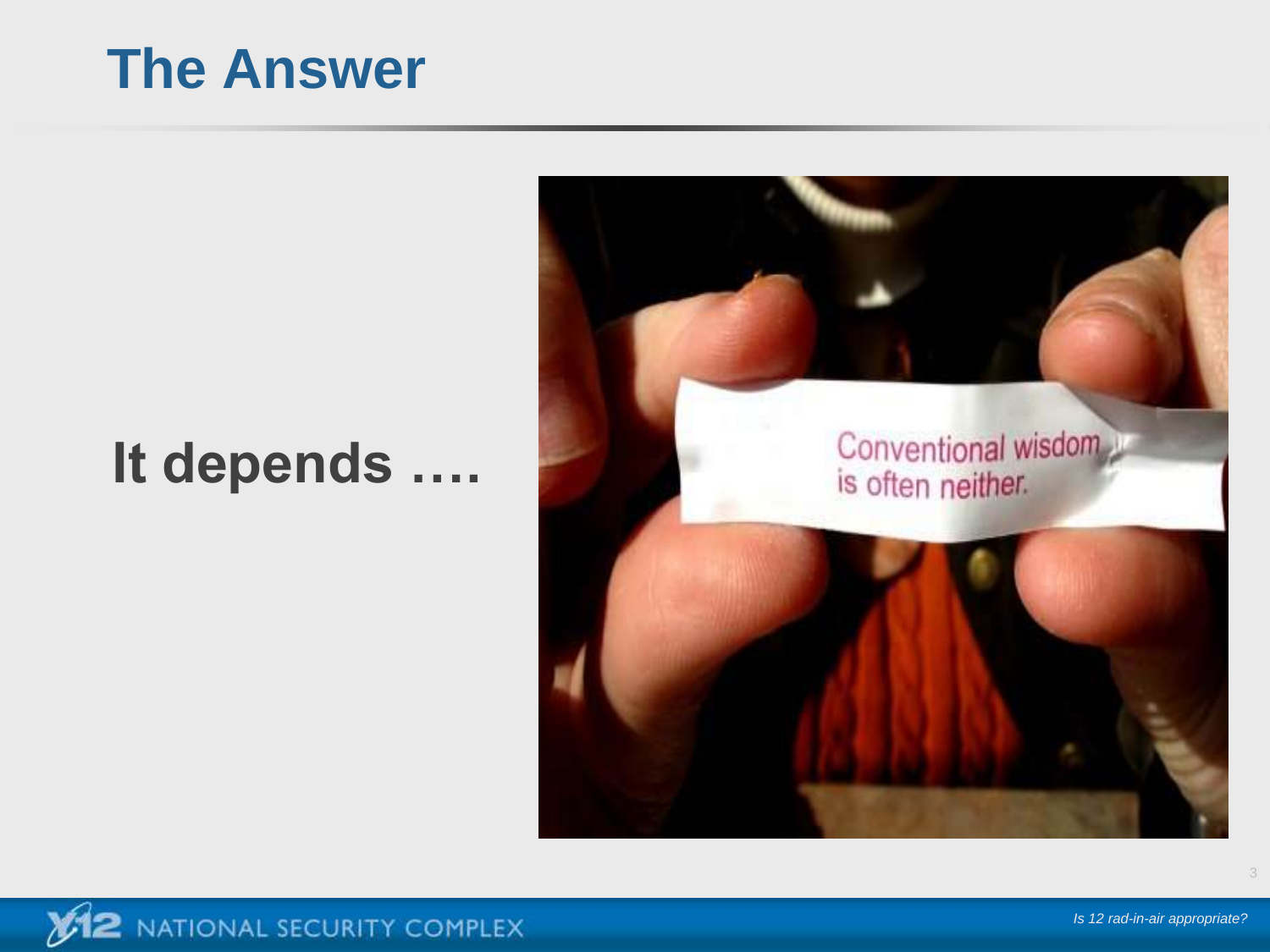#### **Brief Talk**

Reasons for inquiry

Historical timeline

Analysis approach (MCNP models)

12 rad-air  $\rightarrow$ rad-tissue  $\rightarrow$  rem

CAAS and IEZ "No Man's Lands"

**Conclusions** 

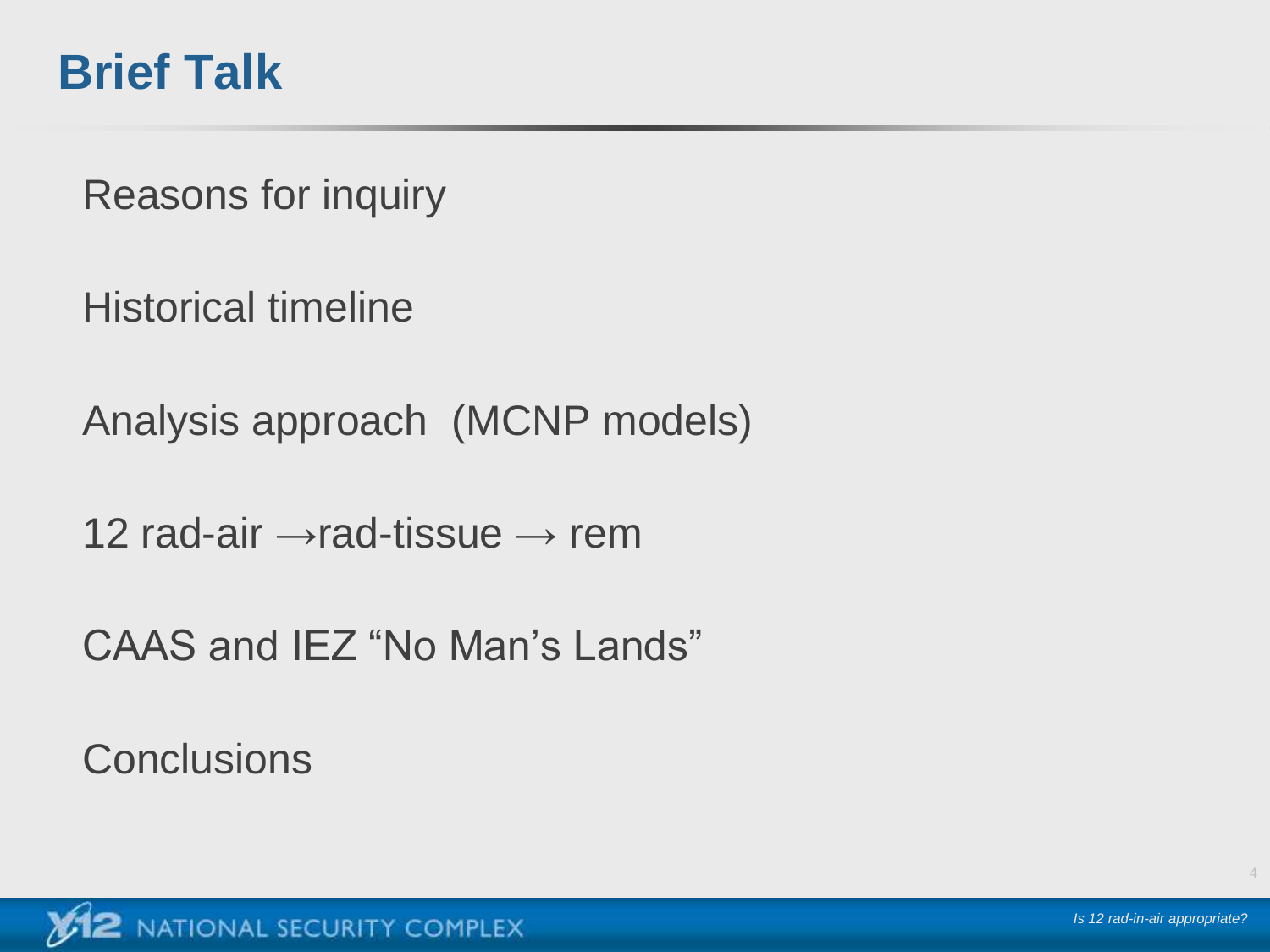Dose "in free air" versus risk

Standards (ANS-8.3) , (ANS-8.23) connected

Legacy 12 rad-air "annunciation zones" and IEZ

Mixed  $(n,y)$  spectrum / dose conversion factors (DCF)

New requirements:  $10CFR835 \rightarrow ICRP60$  by July 2010

New facilities: DOE-STD-1189  $(100 \text{ rem}) \rightarrow 10 \text{CF}R835$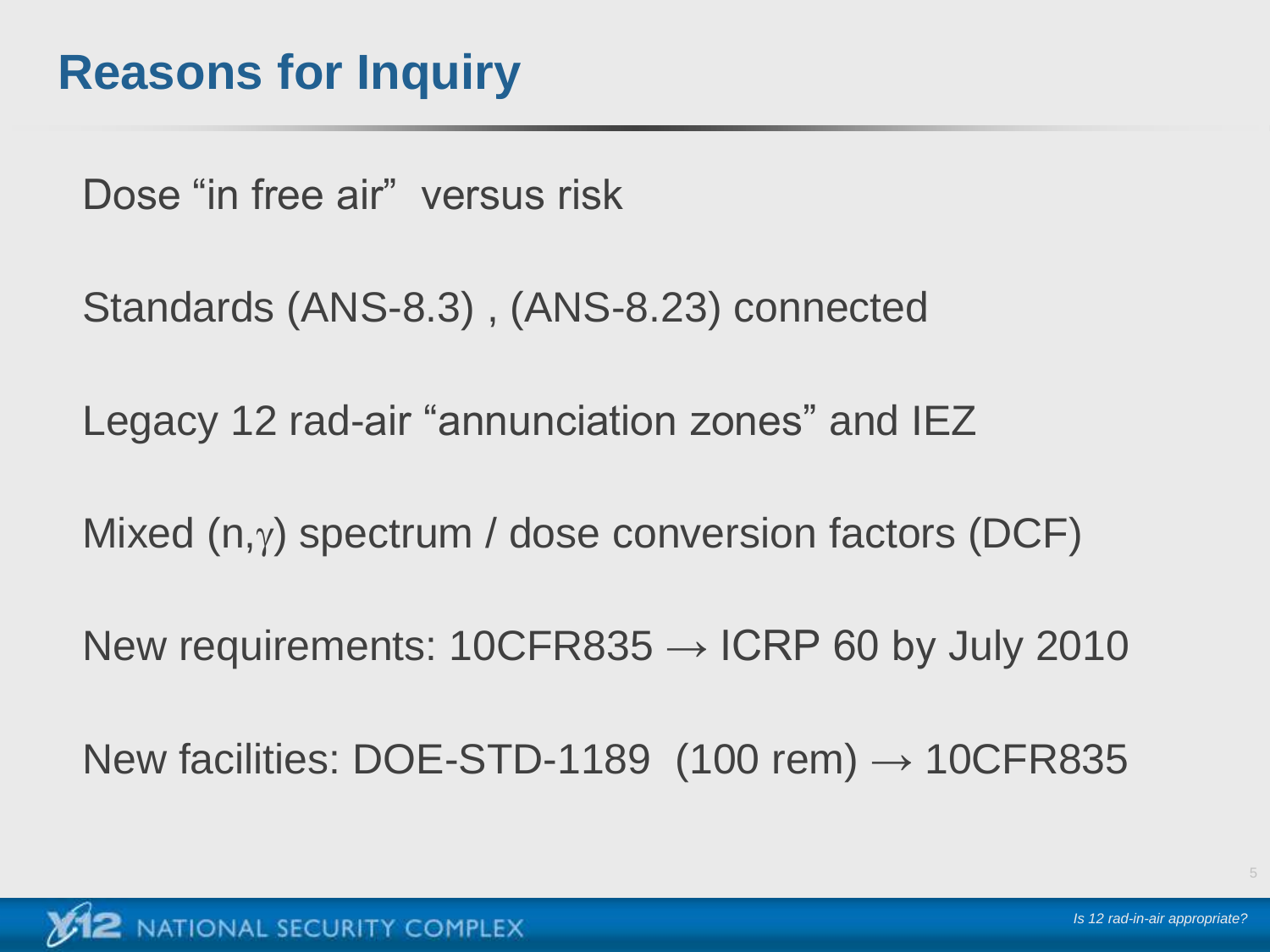Post 1958 Y-12 accident - 25 rem to muster areas

N16.2 (1969) No CAAS if "dose to man" < 25 rem

NCRP 39 (1971) 25 rem threshold

ANS-8.3 (1979), (1986) 12 rad free air, (1997) ED

1996 Clarifications - "biological segregated from CAAS" 1991 ICRP 60

2002 - MCNP F6 for CAAS 12 rad-air (industry practice) 2007 10CFR835 amended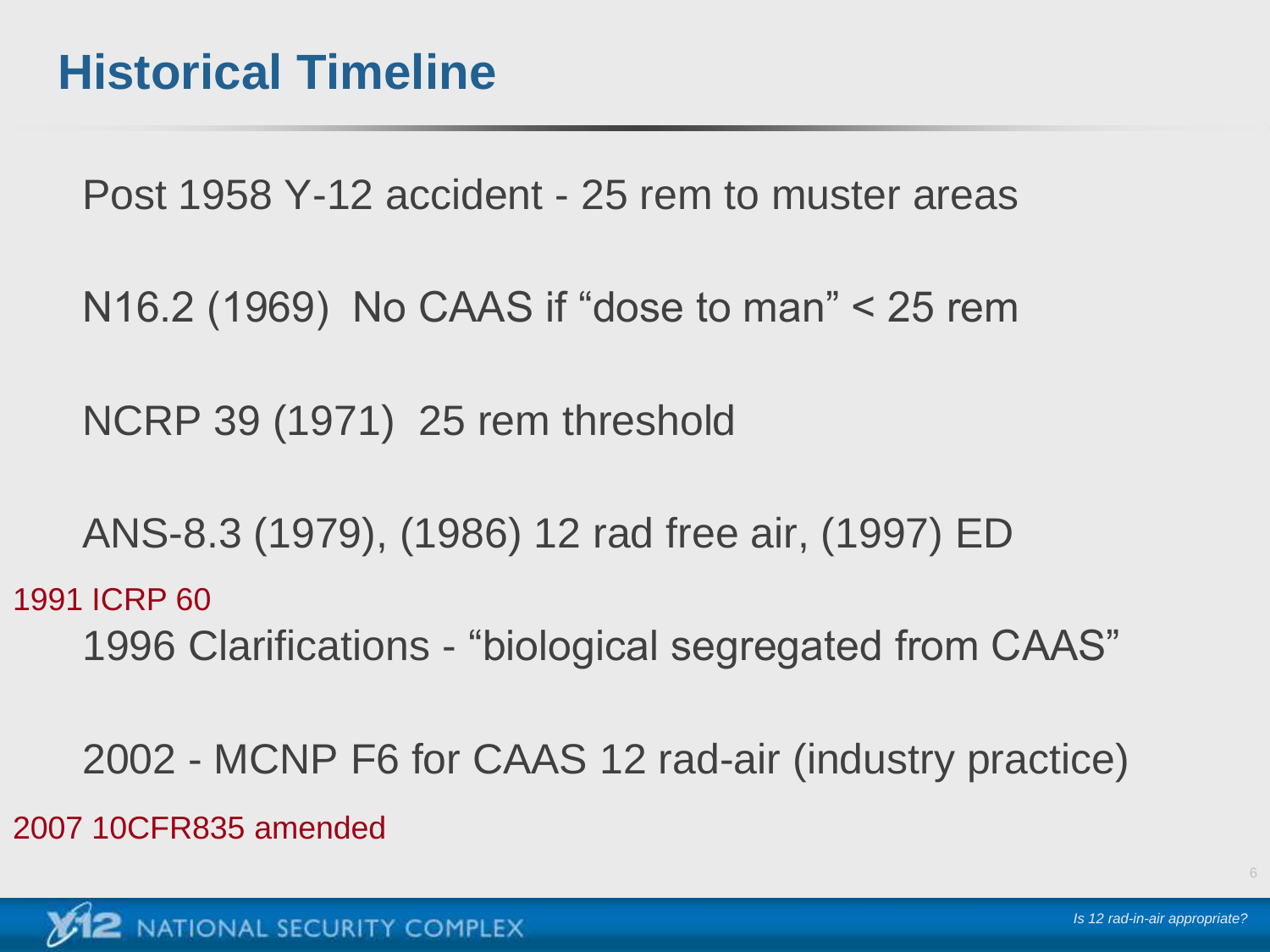HEU metal(100) - $H<sub>2</sub>O$  homogenized critical spheres

15 gU/L (Highly Moderated) to 18.9 kgU/L (metal)

Unshielded critical spectra and particle  $(n,y)$  leakage

MCNP F6 calculation for 12 rad-air kerma

ICRU Phantom for rad-tissue (rad-tissue : rad-air)

ICRP 60 QF (2005) for DE (rem : rad tissue)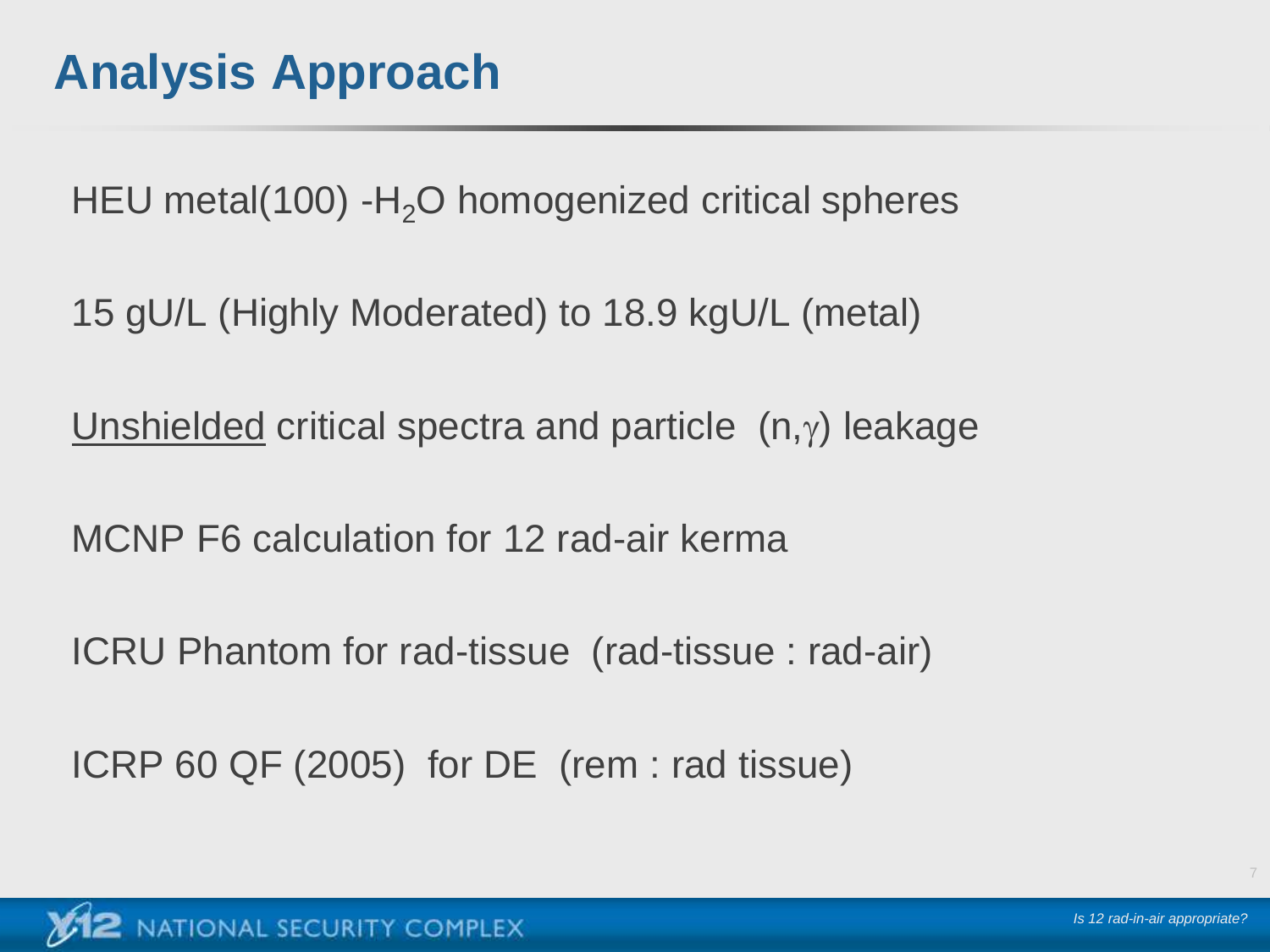## **Critical Sphere Model**



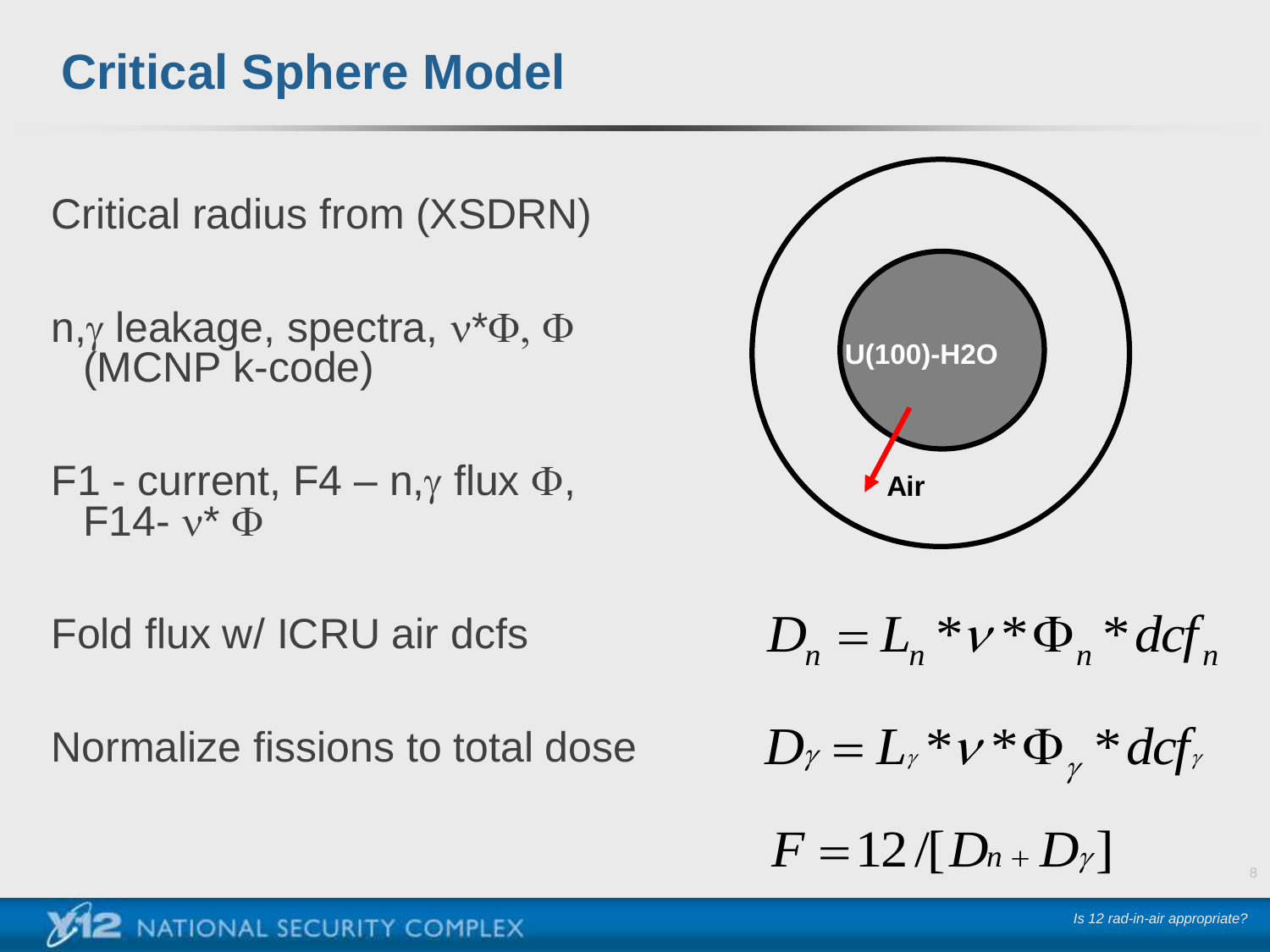### **18.9 kg/U HEU Metal Leakage Spectrum**

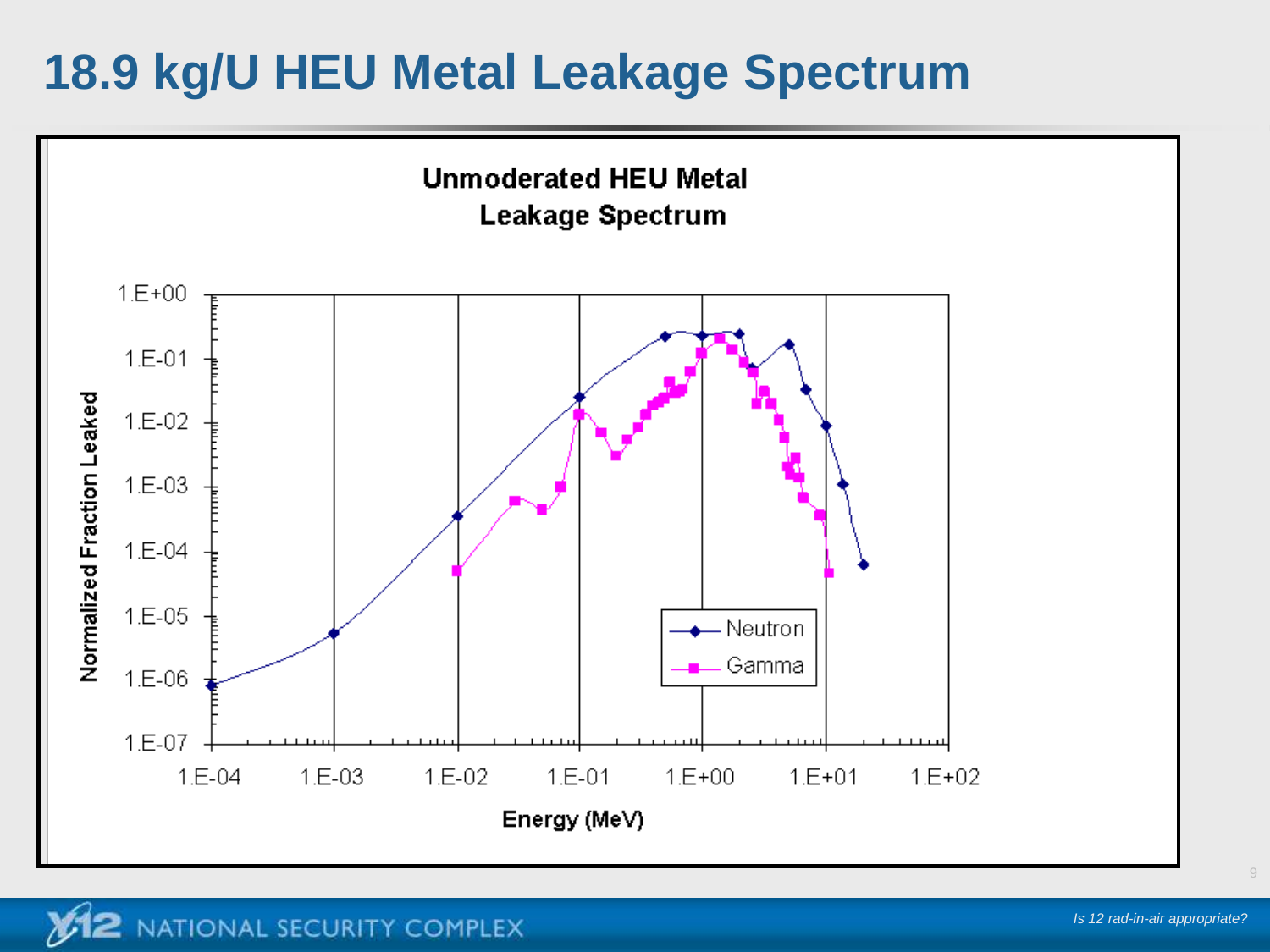#### **Particle Leakage vs. Fissile Concentration**

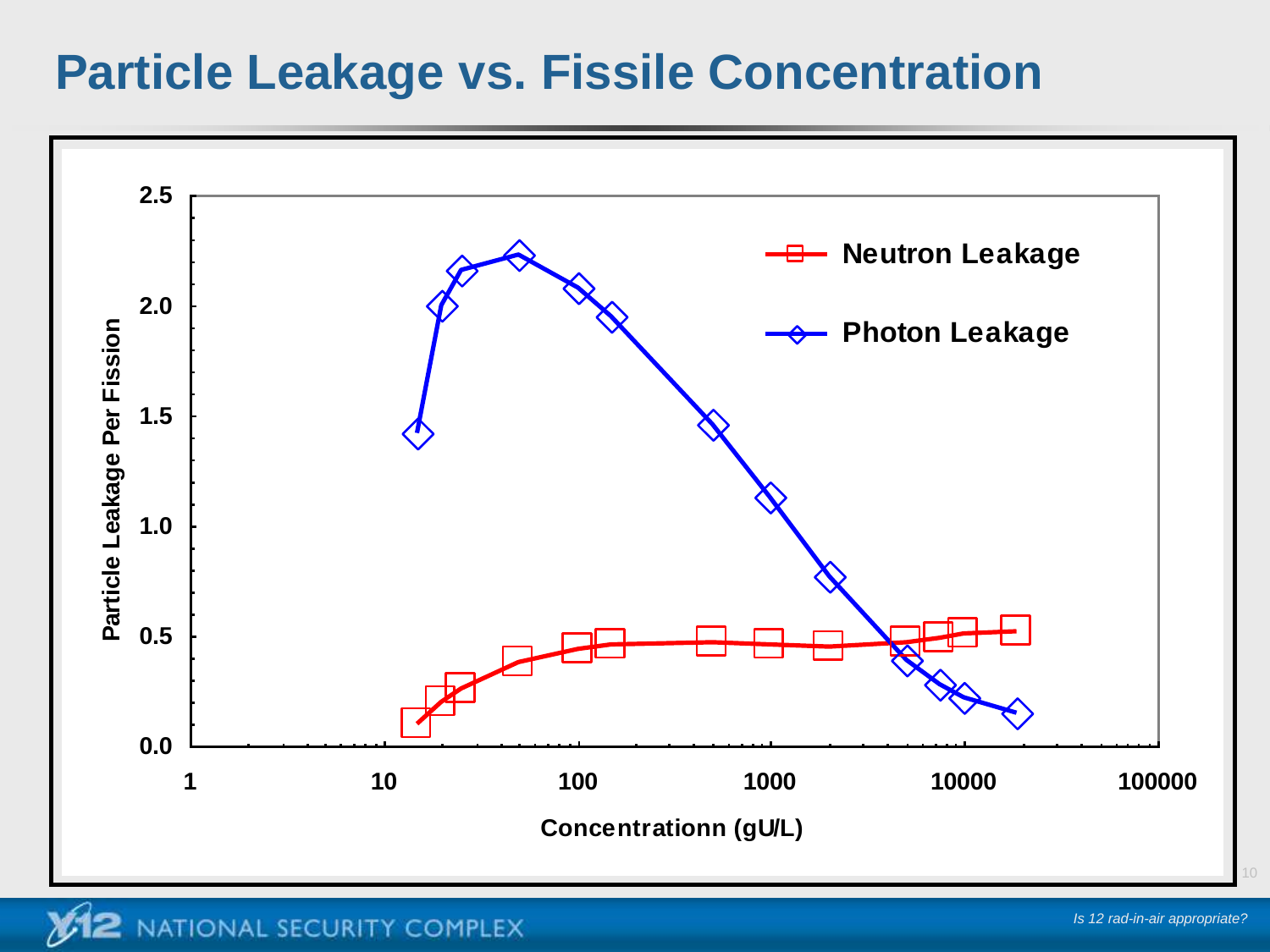#### **Average Leakage Energy vs. Fissile Concentration**

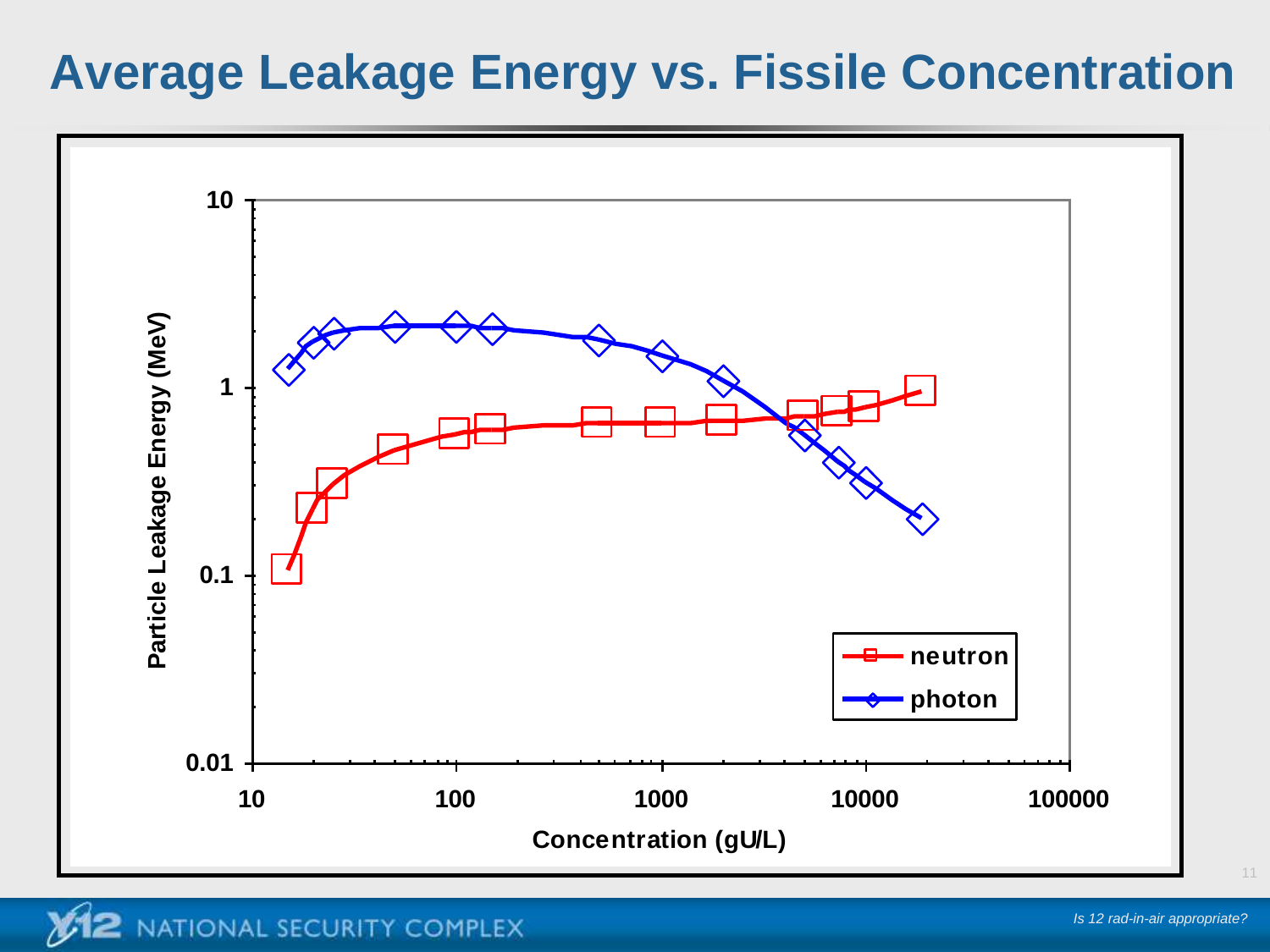### **Simplified MCNP Tissue Dose Calculation Model**



NATIONAL SECURITY COMPLEX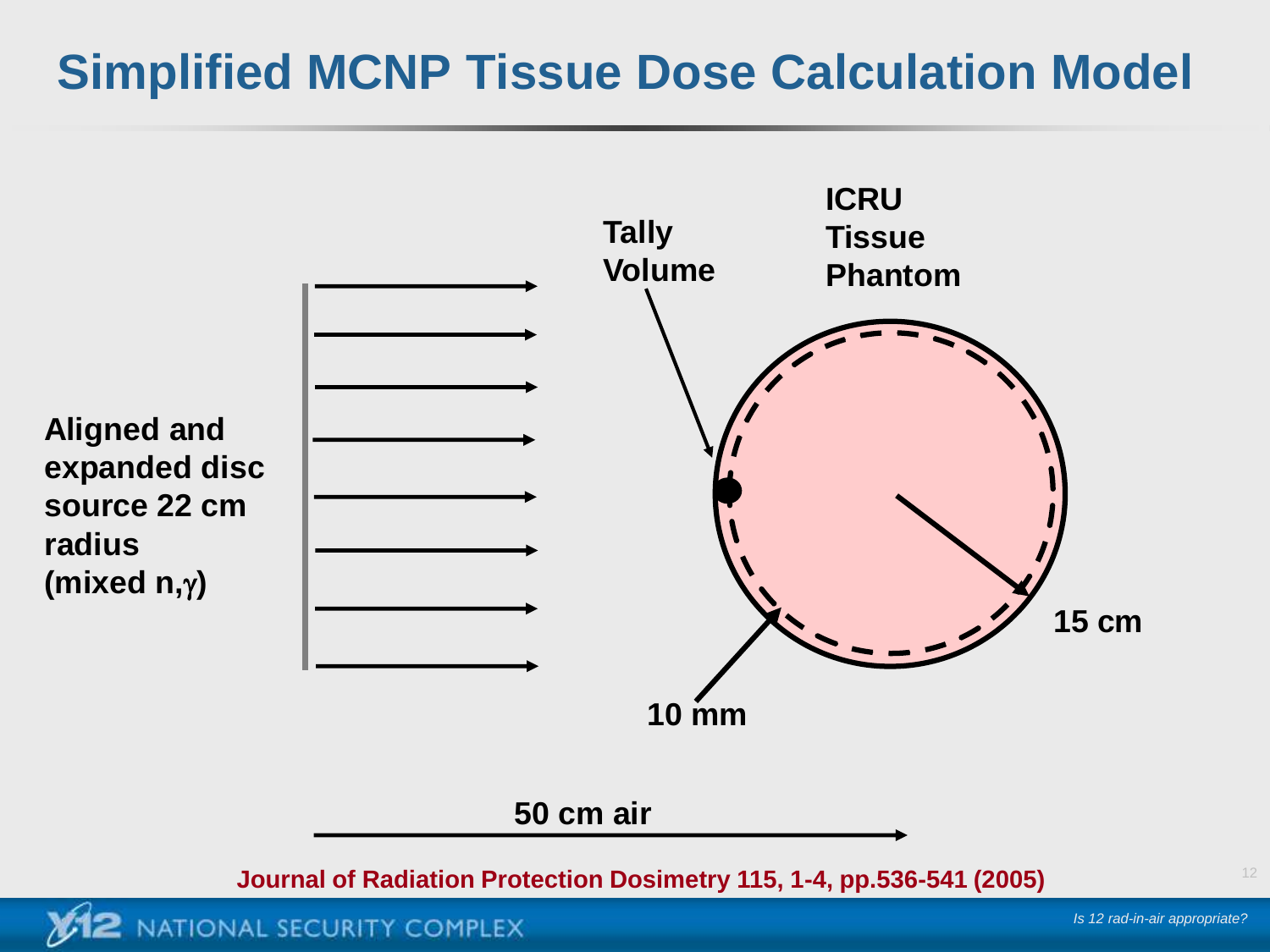#### **Absorbed Dose (rad-tissue) per Fission**

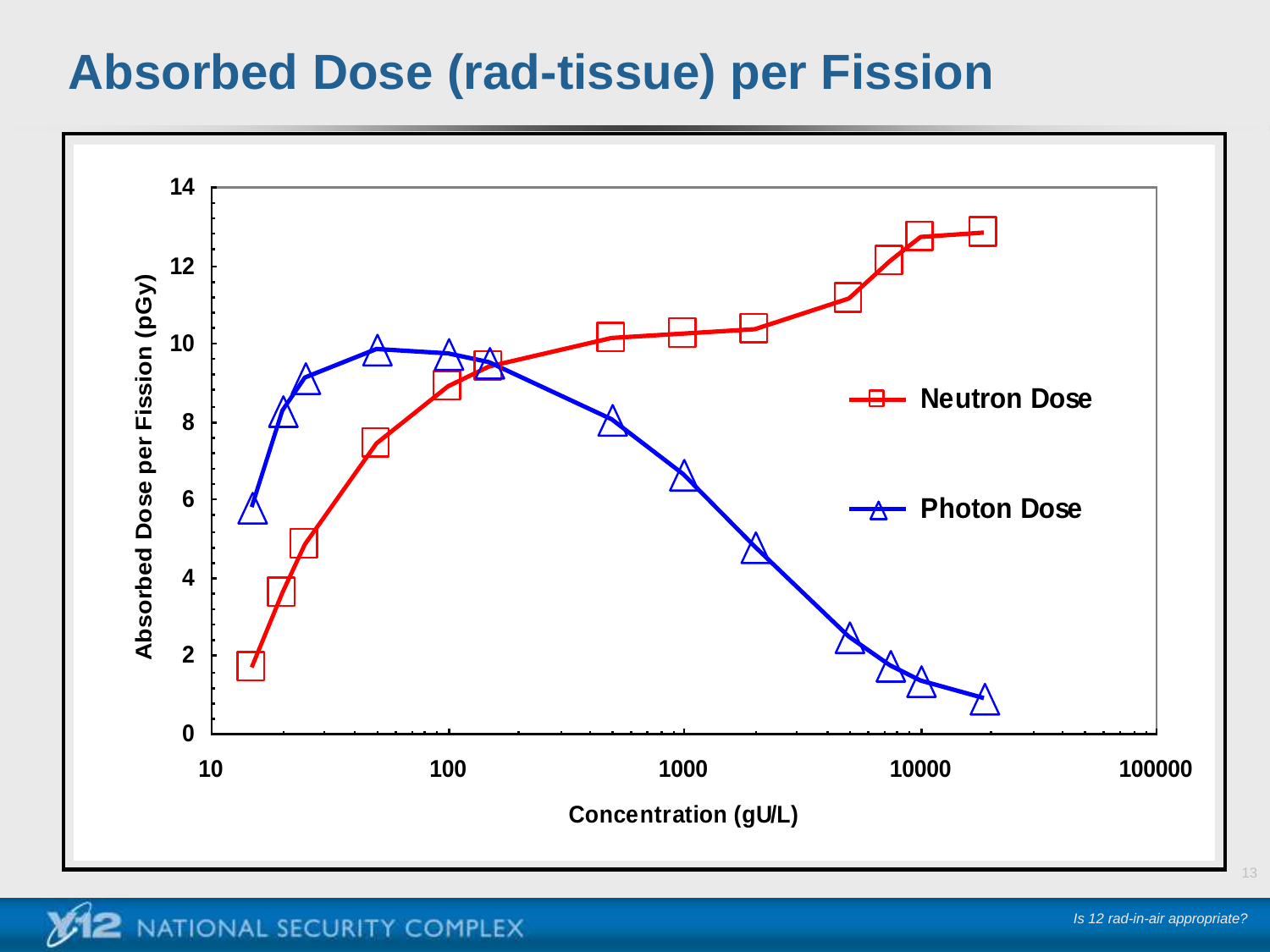#### **Ratio rad-tissue to 12 rad-air (MCNP F6)**

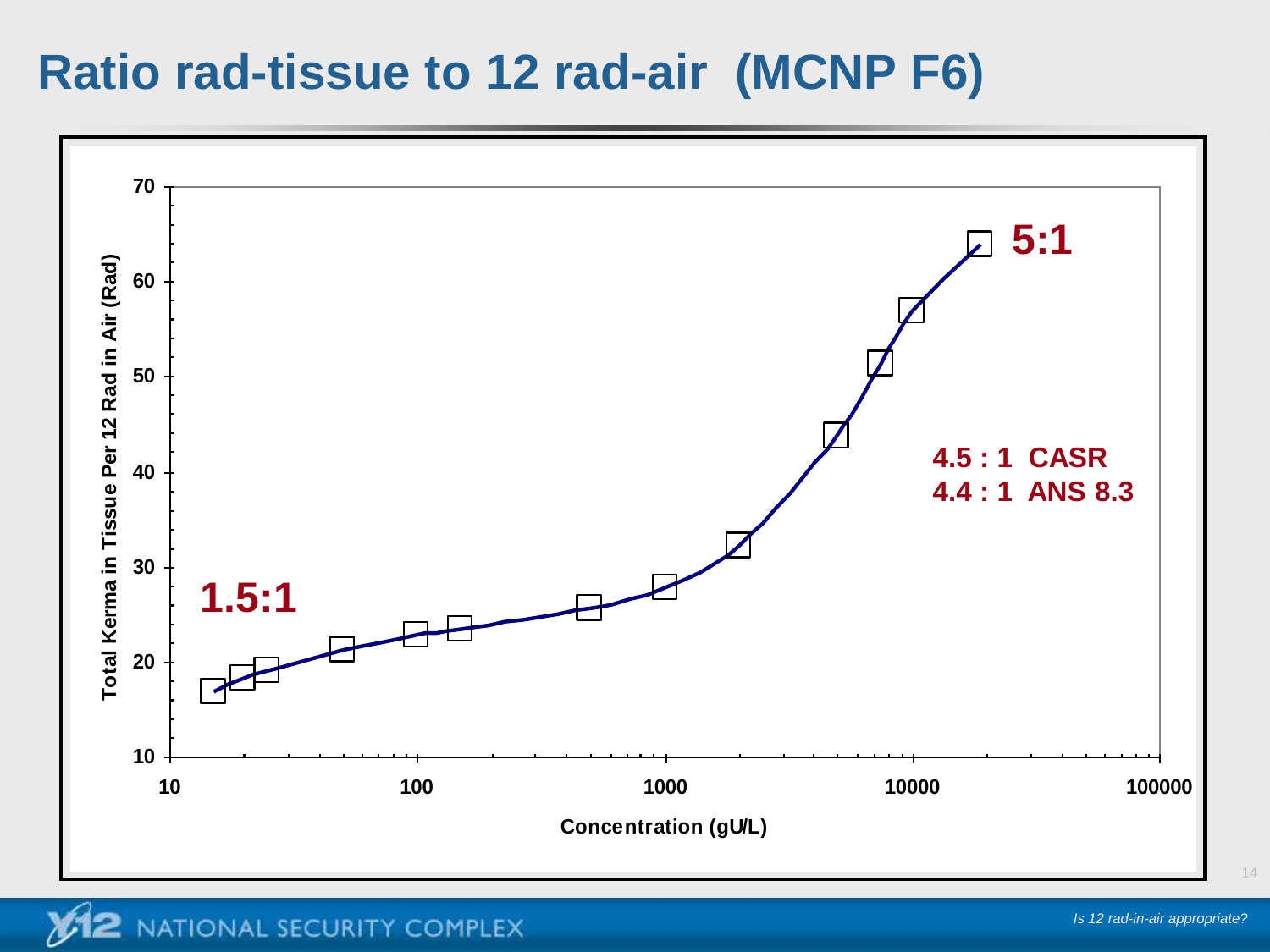#### **Effective Quality Factors for Neutrons (Veinot - Hertel)**

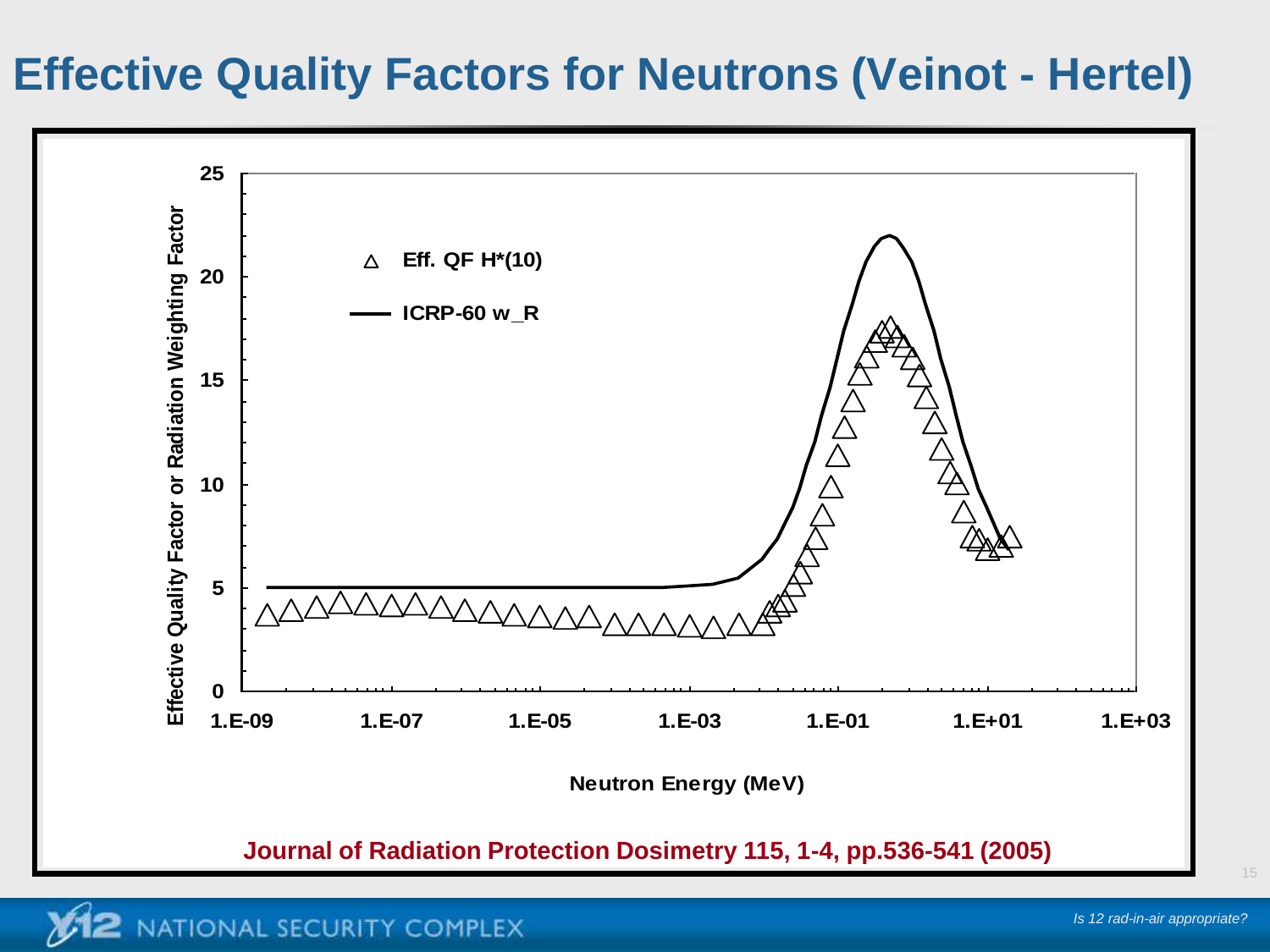#### **Ratio rem to rad-tissue (ICRP 60 QF)**

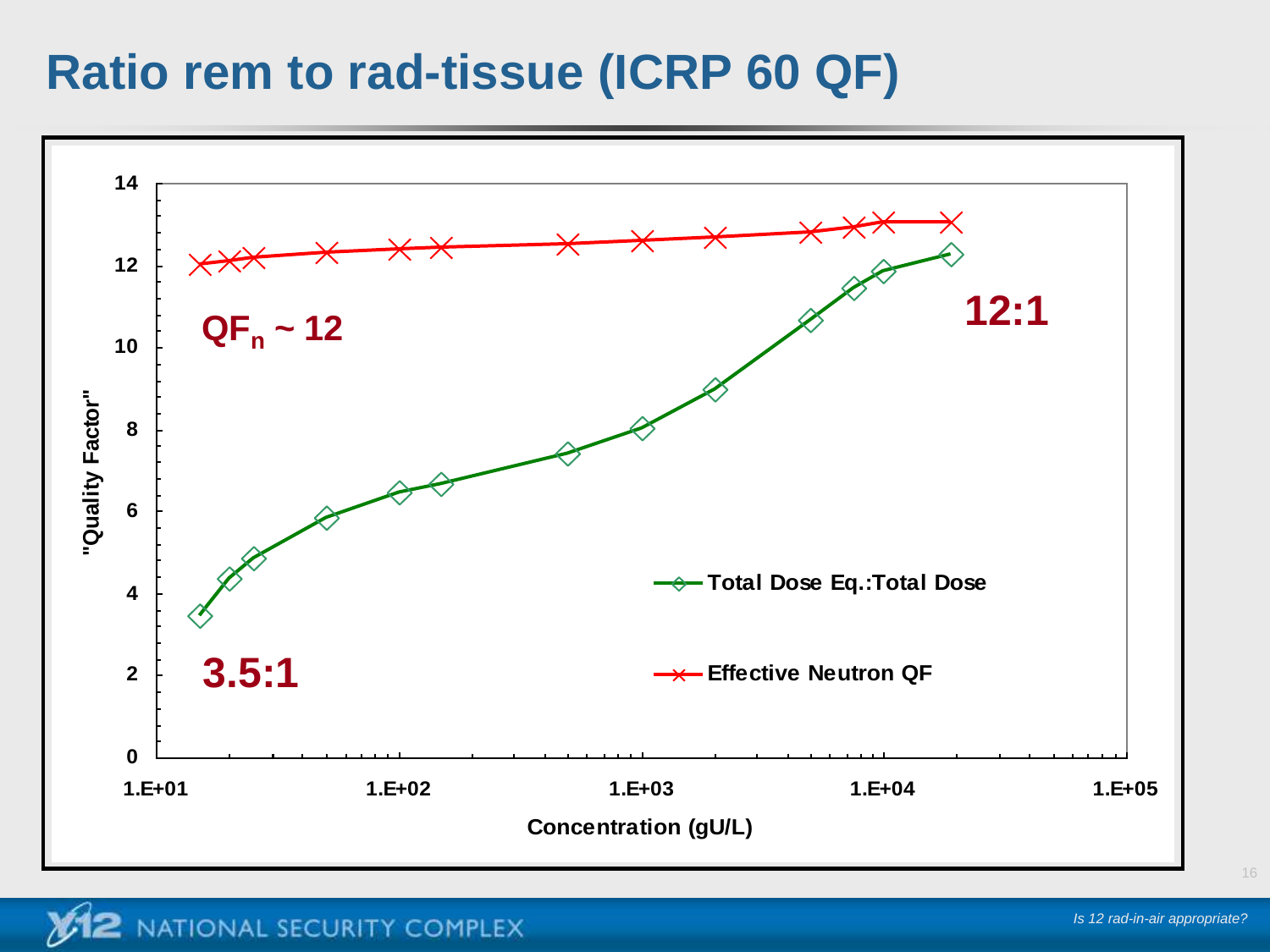#### **Unshielded 12 rad-air, rad-tissue, rem (ICRP 60 DE)**

| <b>Fissile</b><br>Conc.<br>(gU/L) | <b>Tissue</b><br>eq.<br>$(12 \text{ rad})$<br>air) | <b>ICRP 60</b><br>DE<br>(rem) | $<$ 35 gU/I (HM):<br>$>$ 12 rad-air $<$ 20 rad tissue $<$ 100 rem |
|-----------------------------------|----------------------------------------------------|-------------------------------|-------------------------------------------------------------------|
| <b>Highly Moderated</b>           |                                                    |                               | $>$ 50 gU/I (moderated):                                          |
| 15                                | 17                                                 | 58                            | $<$ 12 rad-air $>$ 20 rad-tissue $>$ 120 rem                      |
| 25                                | 19                                                 | 93                            |                                                                   |
| 50                                | 21                                                 | 124                           |                                                                   |
| 100                               | 23                                                 | 146                           |                                                                   |
| <b>Poorly Moderated</b>           |                                                    |                               |                                                                   |
| 5000                              | 44                                                 | 467                           | $>$ 5 kgU/L (PM):                                                 |
| 7500                              | 51                                                 | 587                           | $<$ 12 rad-air > 40 rad-tissue; > 450 rem                         |
| 10000                             | 57                                                 | 673                           |                                                                   |
| <b>Metal</b>                      |                                                    |                               | 18.9 kg U/L Metal:                                                |
| 18900                             | 64                                                 | 782                           | $<$ 12 rad-air $>$ 60 rad-tissue; $>$ 750 rem                     |

2 NATIONAL SECURITY COMPLEX

 $\mathcal{U}^1$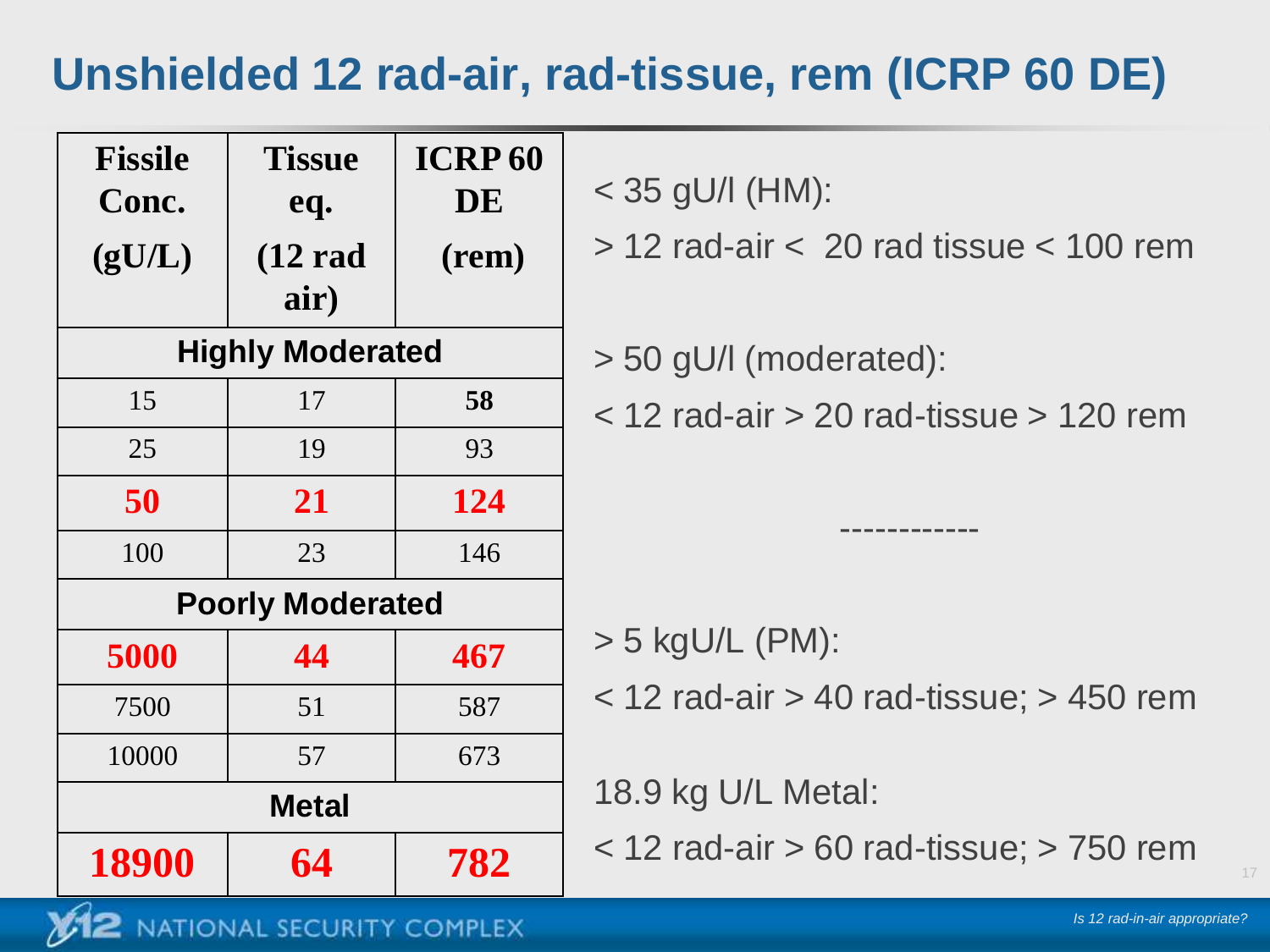12 rad-air **>>** threshold WB DE / **2** (converse of NCRP 1971)

12 rad-air > 100 rem over M-UM range 100 rem  $\ge$  12 rad in-air (HM)

CAAS/IEZ "No Man's Lands" for IEZ MD chosen at 100 rem

NO IEZ where CAAS ? (< 35 gU/L) NO CAAS where IEZ ? (> 35 gU/L)

1958 Y-12 Criticality Accident ~ 38 gU/L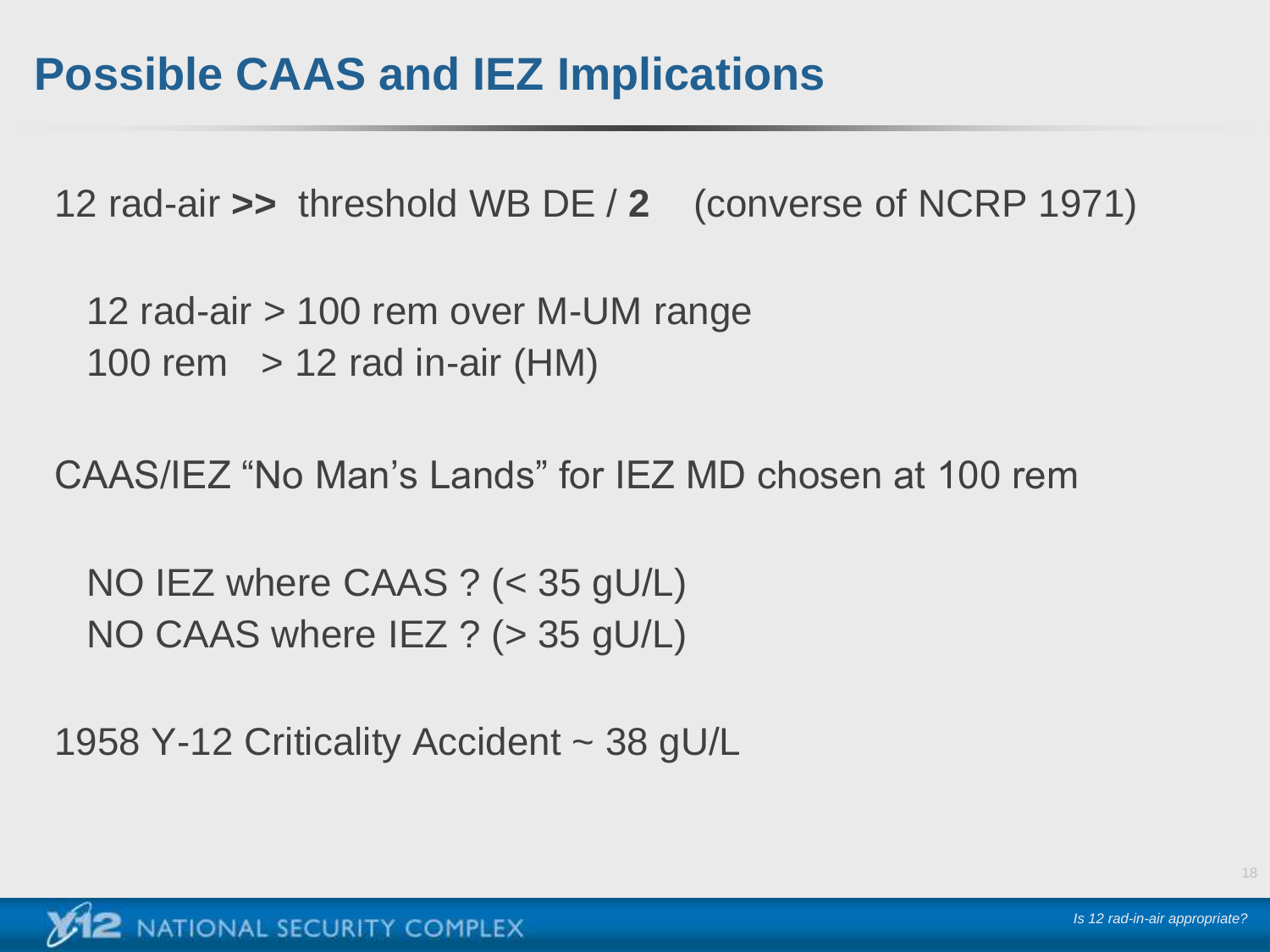#### **IEZ "No Man's Land" – 15 gU/L Solution Accident**



**"This Standard assumes an alarm system.. is in place" - ANS- 8.23 Forward**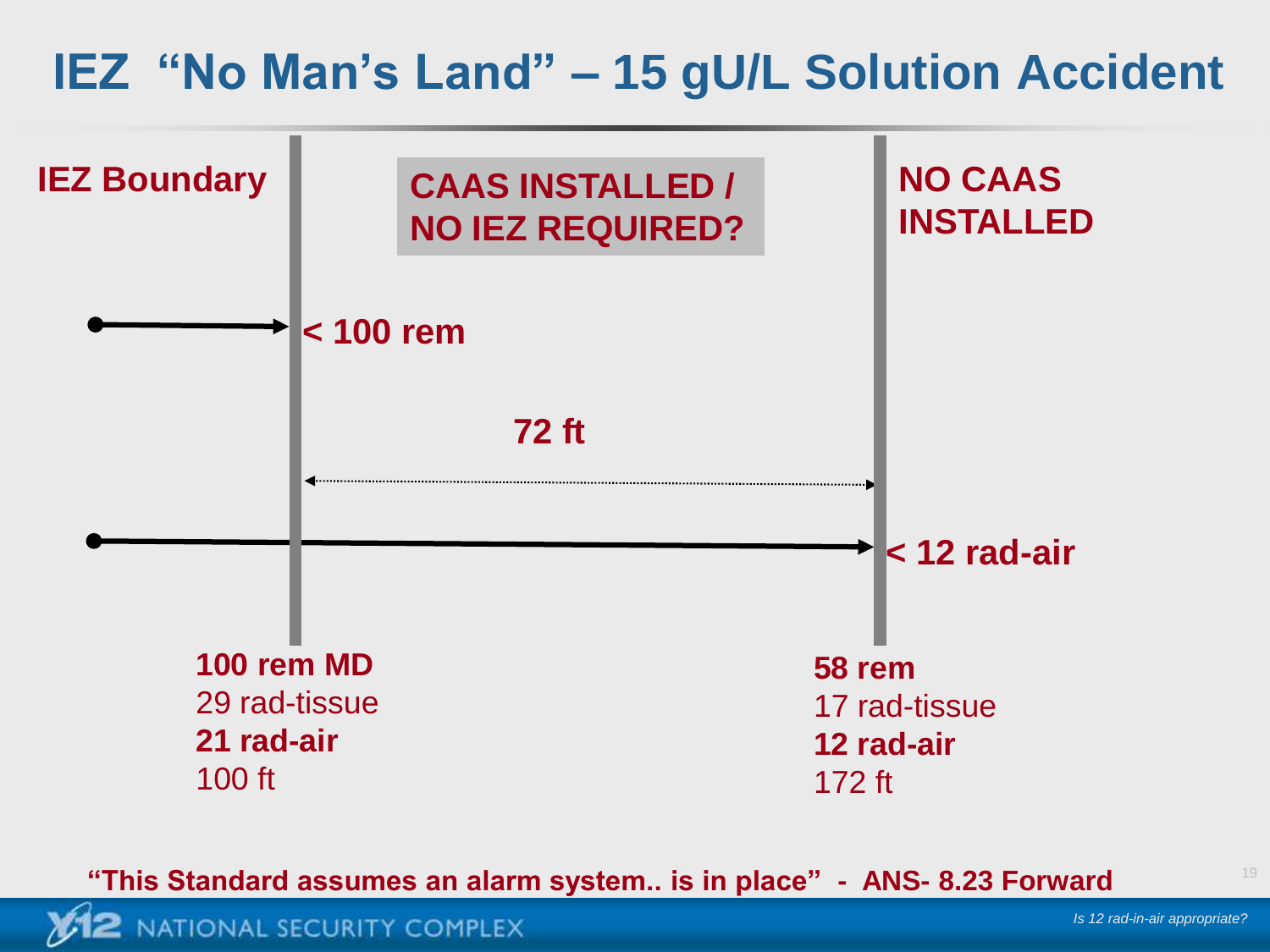#### **CAAS "No Man's Land" – Metal Accident**



**"Criticality alarm signals shall be for prompt evacuation" - ANS- 8.3**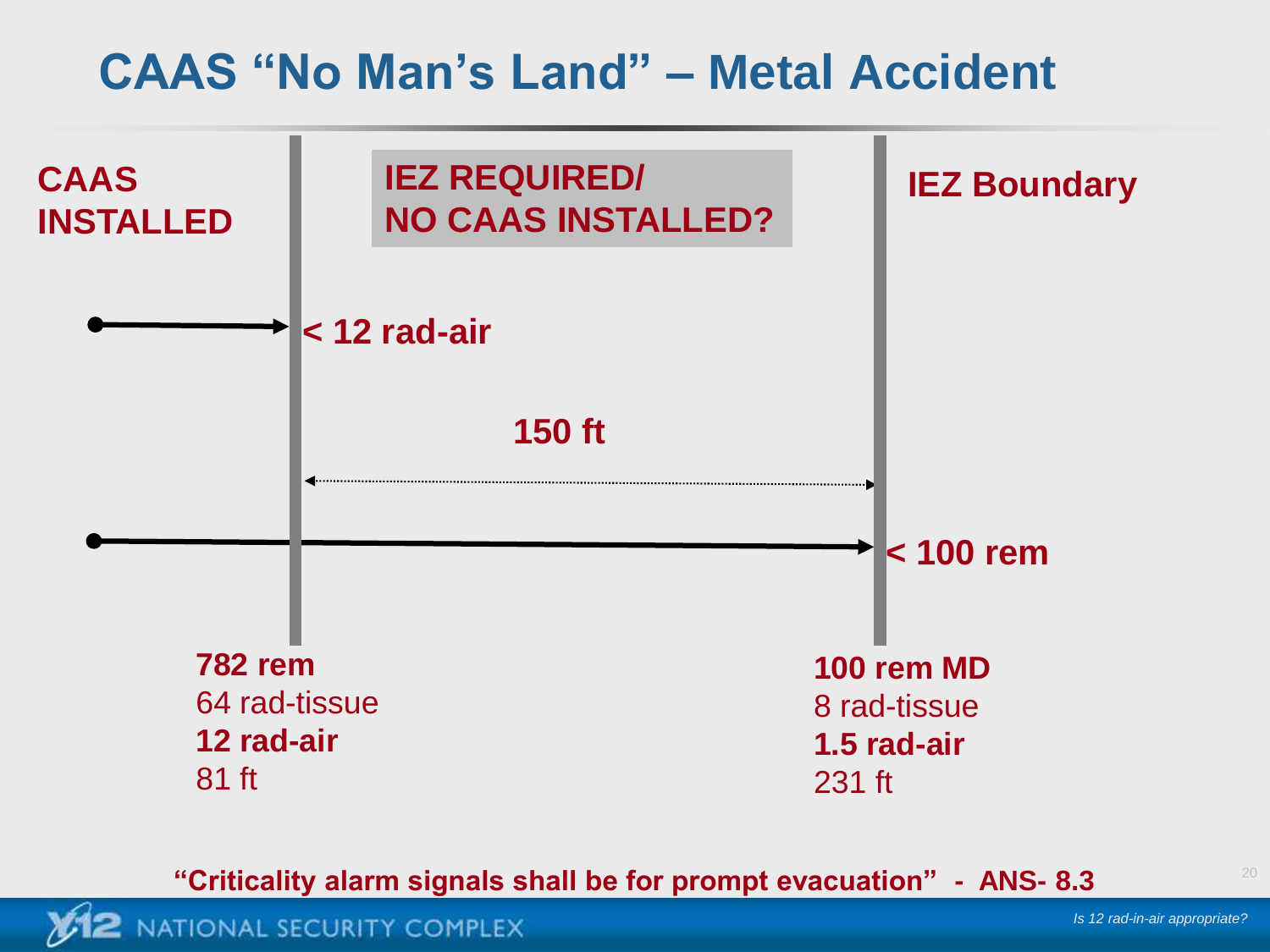#### **Conclusions**

10CFR835 - ICRP 60 DE results for unshielded mixed spectrum (10CFR835 – no explicit value defines "excessive" rad)

12 rad-air as "universal" ED definition ? (depends) CAAS/IEZ disconnect for 12 rad-air ED, 100 rem MD

Dose value as sole criteria needs further examination Risk acceptance/ risk reduction in overall decision making

No alternate ED *definition* recommended Responsibility to define ED same as MD – facility management

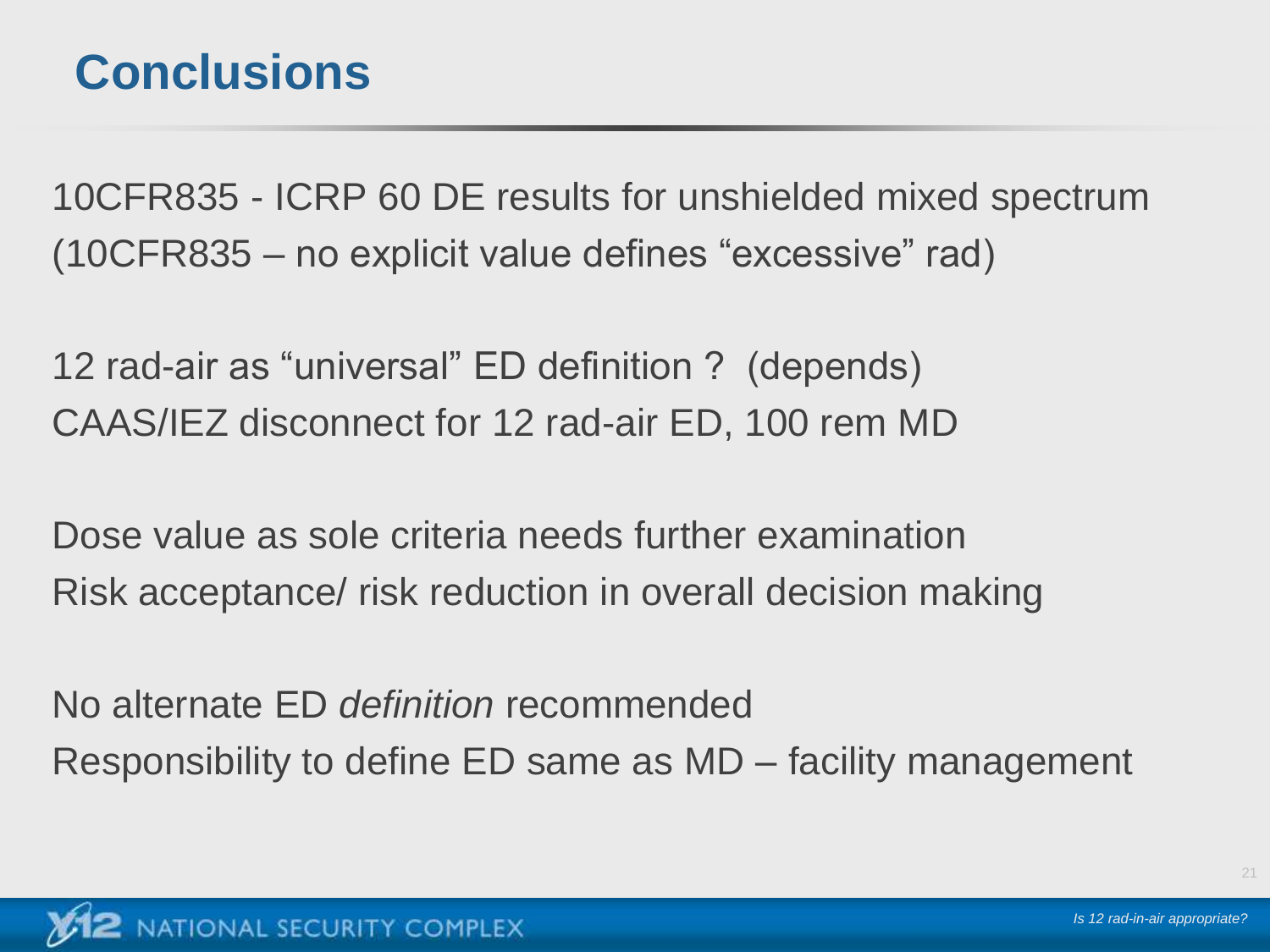The specified 12 rad threshold is loosely based on one half the whole body dose at which temporary changes to whole blood cells were barely detectable using techniques available by the year 1971.<sup>4</sup> Improved technology and changes in recommendations do not invalidate this threshold because it is significantly less than exposures expected to cause severe radiation sickness in adults.

- "Basic Radiation Protection Criteria," NCRP Report No. 39 (Bethesda, Maryland USA: d. National Council on Radiation Protection and Measurements, issued January 15, 1971).
- David R. Smith, personal communication to ANS-8.3 work group, 1990. e.

**"Consensus Standard Requirements and Guidance"**  *1995 Criticality Accident Alarm System Workshop,* **(available at OSTI)**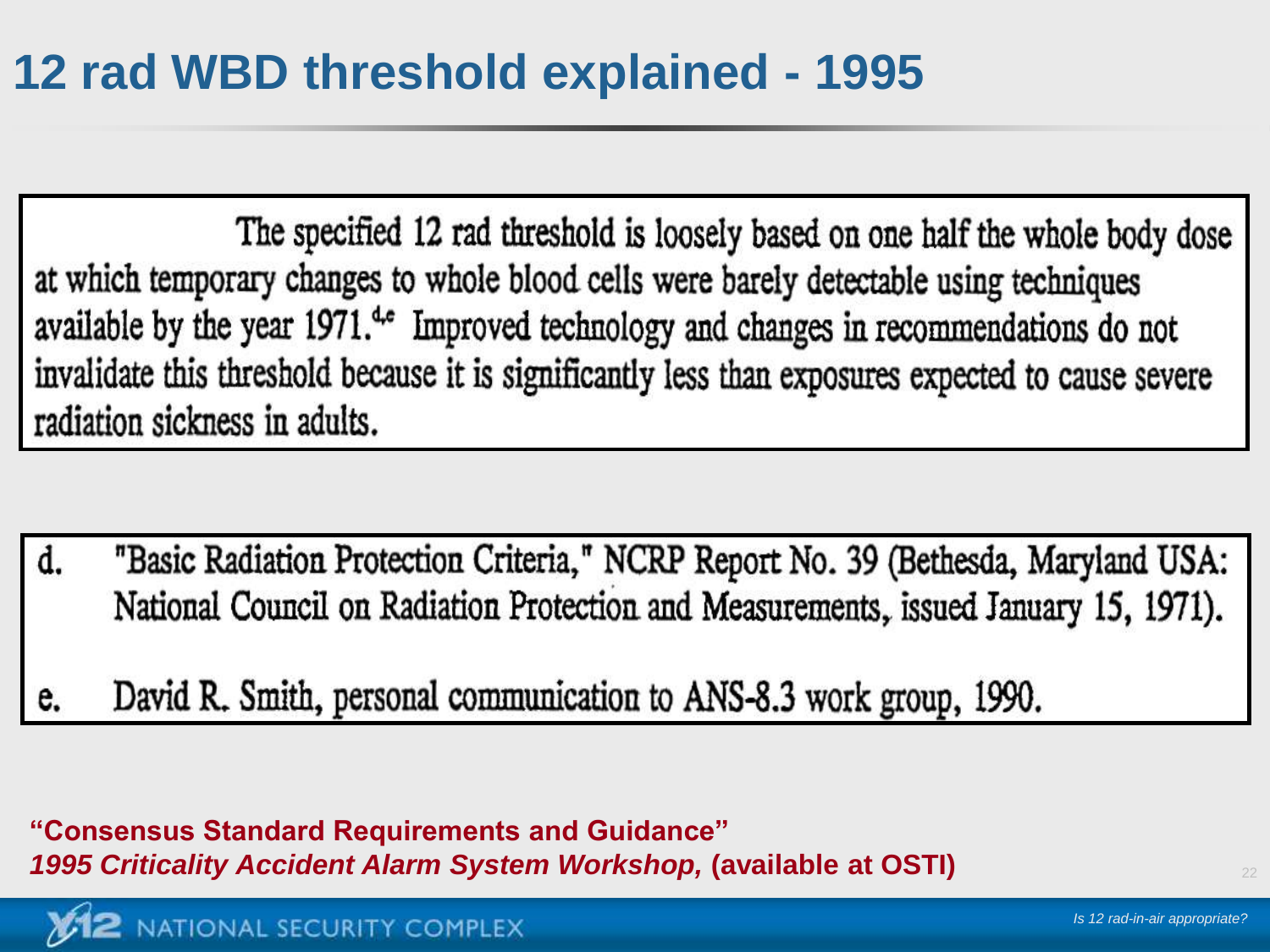## **New NCRP Data on Acute Symptoms (2006)**



**NCRP Commentary No. 19,** *Key Elements of Preparing Emergency Responders for Radiological Emergencies…*

NATIONAL SECURITY COMPLEX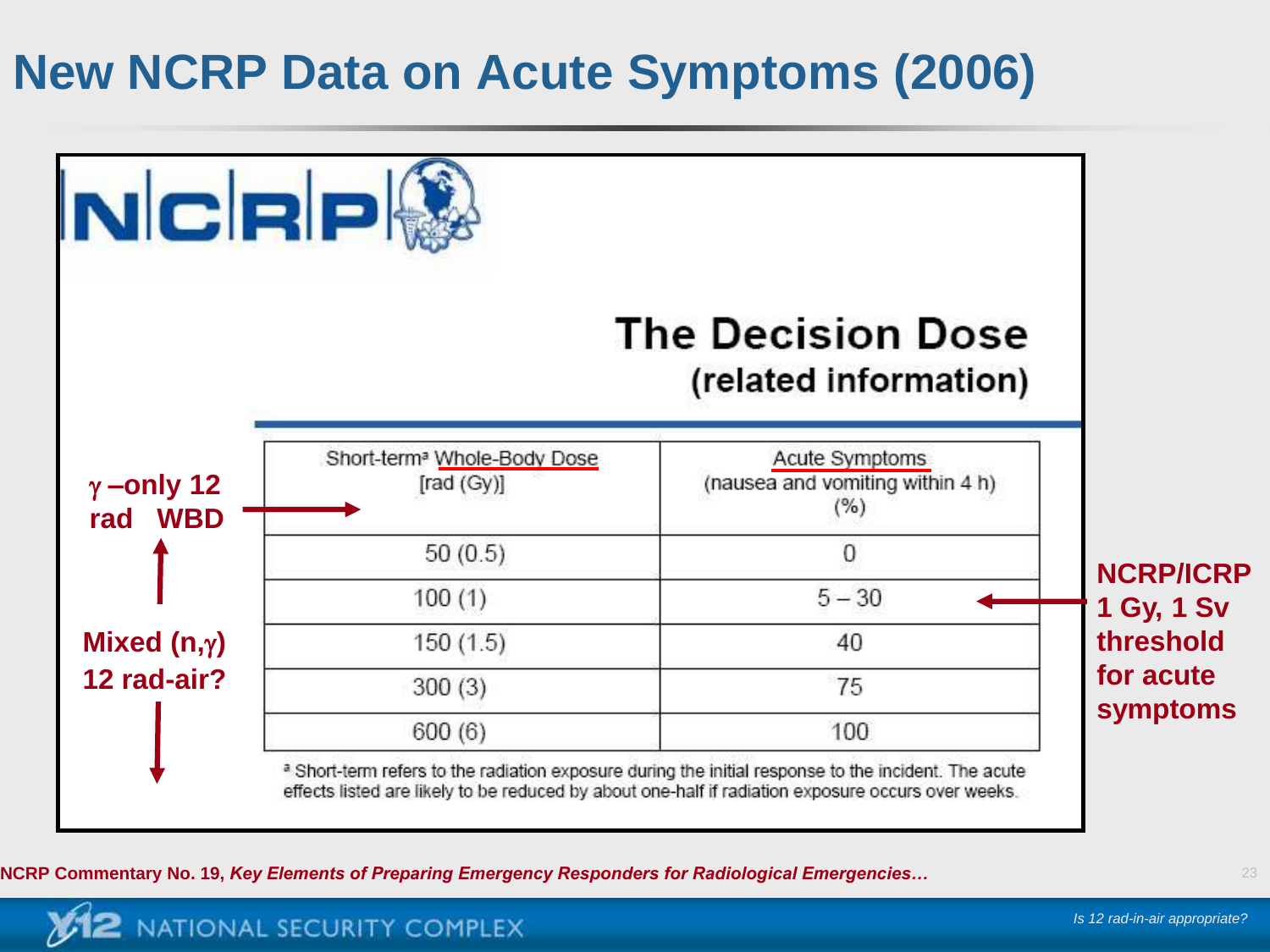#### **(1996) ANS-8.3 Clarification Rad-air and QF**

**Response:** This is specified as the dose in free air because biological dose equivalents are dependent on many undefinable factors. For example, the quality factor is sensitive to the magnitude of the dose, the age of the recipient, the organ or portion of the body being irradiated, and other less significant considerations. The dose in free air is a physical quantity subject to unambiguous definition.

Also, the criterion of Paragraph 4.2.2 is stated to indicate that the issue of whether an alarm system is needed is segregated from the issue as to what the currently accepted conversion factors are for flux to biological dose conversion.

- "in free air" kerma or energy deposition to air
- Biological dose equivalent "protection quantity" ( $w_R$  factors)
- Ambient dose equivalent "operational quantity" (Quality Factors)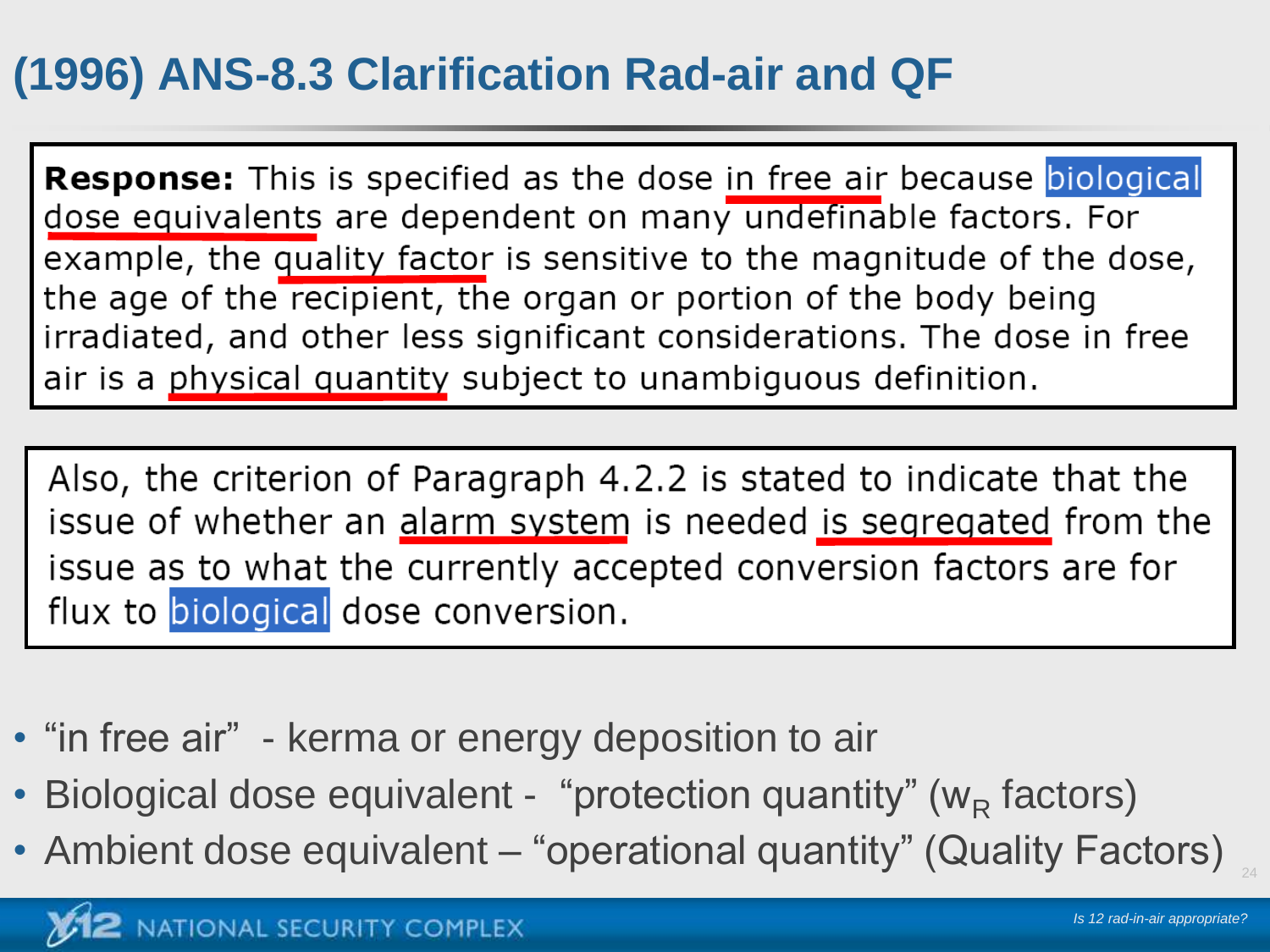### **Overall Goal - Provide Personnel Protection**

1. "Why does Paragraph 4.2.2 specify *absorbed dose in free air?* The apparent intent of this paragraph is to determine whether criticality accident systems (CASs) are needed based on potential radiation levels. If the concern is life-threatening radiation doses, the phrases absorbed dose in human tissue or whole body absorbed dose seems to be more appropriate. The phrase absorbed dose in free air is more applicable to the radiation level that a detector would experience, which is appropriate for detector sensitivity calculations (Paragraph  $5.6$ )."

**Response:** The primary intent of the standard is to address required criticality alarm characteristics. The criterion of Paragraph 4.2.2 was therefore intentionally written in terms of detector capability, although as correctly noted, the overall goal is to provide personnel protection.

**When can 12, 10, 8 rad-air become life threatening?**